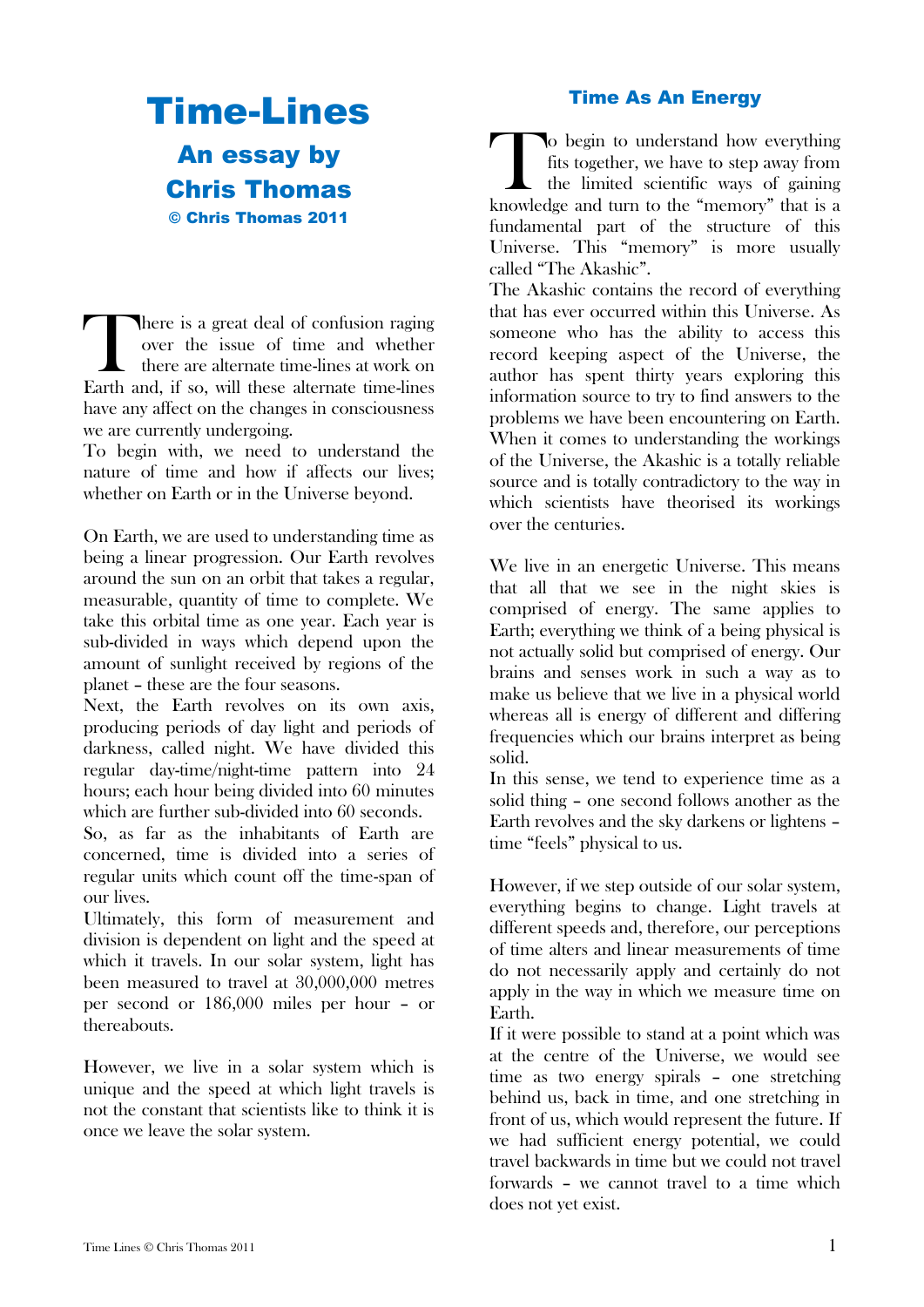# Quantum Physics' Alternate Universes

ost of the explanations provided by scientists are based on the world being a physical place; as theorised **M** ost of the explanation<br>scientists are based<br>by Isaac Newton in the 1700's.

Science sees the conditions that exist on Earth and tries to apply those same conditions to the Universe as a whole. The scientific view began to change about 100 years ago when they began to explore that which exists at levels below the size of an atom - the term "quantum" means the smallest quantity of some physical attribute that a process or system contains.

In this new realm, everything that they thought applied to the world had to be newly explored and understood.

As far as science is concerned, the quantum world bears little resemblance to the world outside, the world they *thought* they understood. As their exploration of the quantum progressed, they began to develop new theories to make their experiments explainable.

One thing they did find was that the scientist could create his own reality. If a scientist "thought" that light travelled in particles, his experiments "proved" that light travelled in particles. If a scientist believed that light travelled in waves, his experiments "proved" that it travelled in waves. In other words, the experimenter "created" his own reality.

The experiments and observations carried out into quantum phenomenon showed time and time again that it is what the scientist believed the outcome would be that determined what actually happened. This led to a great deal of theorising about how the world, and the Universe at large, actually works.

As they day-dreamed about the nature of reality and how the scientist could create their own, they began to postulate about "alternate" realities. Quite why they should do this is not explained given that they have not even begun to understand our current reality.

Essentially, scientists studying the quantum world started thinking about their experiments – if what I think is going to occur does occur, what happens to all of the answers received by other scientists? To try to make sense of this, they came up with the idea that every scientist's experiment formed its own reality, and these

alternate realities must exist somewhere. If the nature of the Universe is determined by how someone thinks it works then all of the other theories must create a universe of their own. And if new universes were created, then there must be different time-lines running parallel to ours.

So this is how the concept of alternate, parallel universes arose and how the concept of alternate and parallel time-lines fitted in with it.

The alternate, parallel universe concept runs something like this:

If I am faced with making a decision, I consider all of the possible alternate options I am aware of. I consider all of these alternative answers and choose one which I believe will work and then act on it. Taking action on my decision fits into the current time-line.

But what of all of the alternate options that I rejected? Each of those answers were viable in some way and could have resolved the problem I needed to decide on. Therefore, each possible option could lead to a different solution to the problem and that alternative solution must exist somewhere which runs on its own independent time-line which obviously does not encroach on our current time-line therefore, it must exist in an alternate universe!

The author's own research into this theory would indicate that it is a hangover from too many post-conference alcoholic beverages.

To return to reality and the Akashic.

# The Nature of This Universe

ur Universe exists because a question was asked and the question was: What would happen if...? This question was asked by the Creationery Source who wanted to find answers to the O<sub>Tio</sub>

possibilities offered by its own existence.

For a more complete overview of the history and purpose of this Universe, see "Synthesis" (published by Fortynine Publishing).

In order to answer this question, The Creator brought about our Universe. The "What if...?" that our Universe explores, is the question: "What would happen if a Universe existed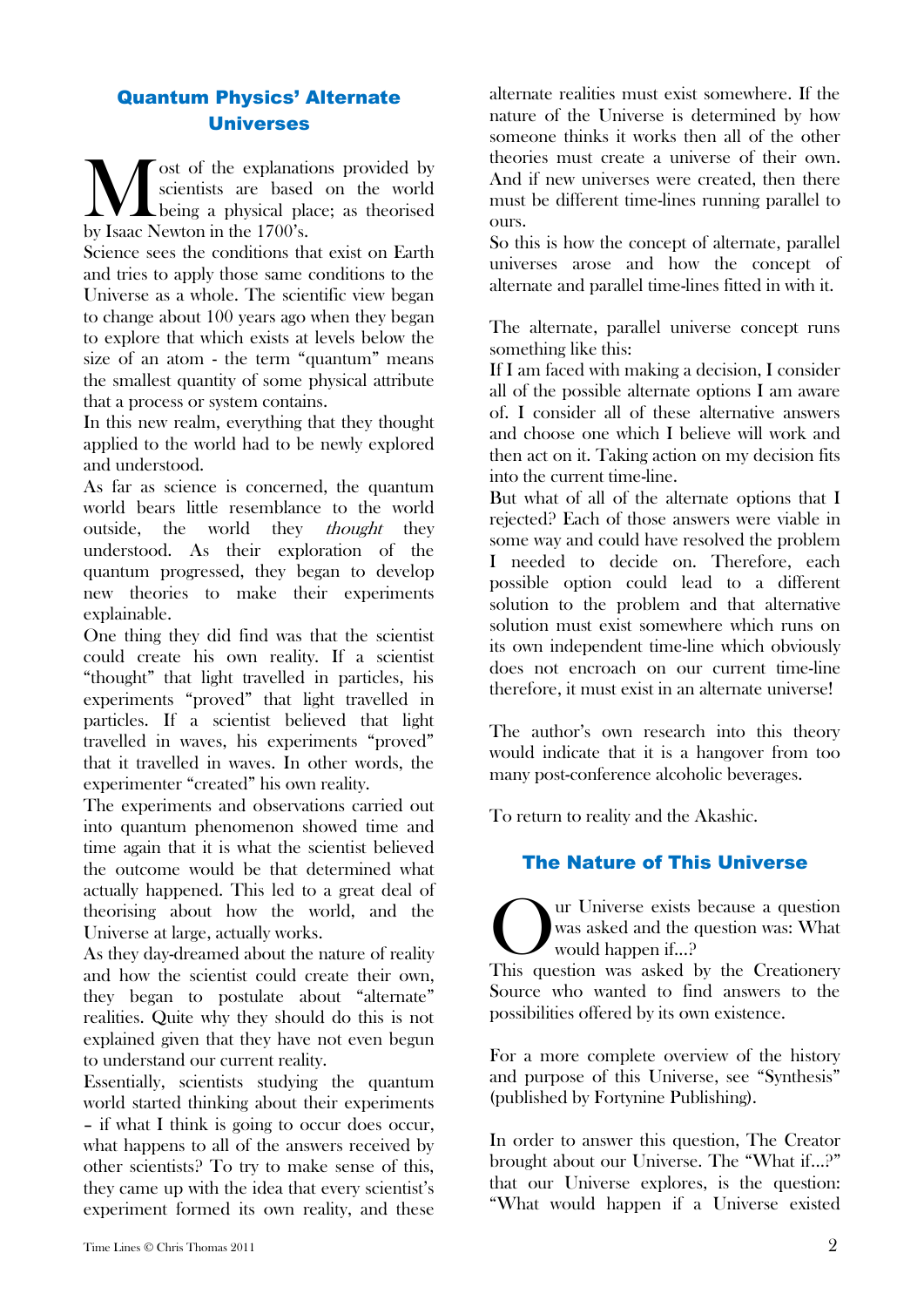where all of the souls that inhabited it had complete freedom of choice over their actions?"

This is the reason and purpose for our Universe to exist.

In order to explore this question, The Creator built an energy "envelope" which contained all of the energy frequencies that allowed for a full exploration of the original Question.

Into this envelope, free-thinking and free-acting souls were Created that would explore the answer on the Creator's behalf.

These free-acting and free-thinking souls comprise the thirteen "races" that inhabit our Universe (see the author's books for a full description).

These races break down into two different types of existence.

The first are souls who do not have any physical form or density but exist in a state of pure soul energy. These, the Akashic calls "non-physical races".

The second are souls who have a physical form and a physical density but exist in a state that is very much lighter in density than we humans do. These, the Akashic calls "semi-physical" races. We would call them "aliens" or Non Terrestrial Biological Entities.

All of these many, many billions of souls populate our Universe in order to find an answer to the Creator's question.

The first free-acting and free-thinking souls Created for this Universe were the non-physical races. Their Creation took place about 100 million years ago.

Following their Creation, these non-physical races set about exploring all of the possibilities that our Universe has to offer.

However, by after about 40 million years of their existence, they realised that they had limitations and could not provide the Creator with a full answer. Their assessment of the problem led to a fundamental re-think of the purpose of this Universe and its direction was altered.

To fulfil this new criteria, two major developments took place about 60 million years ago; both of these developments ultimately led to the Creation of the semiphysical races and the Creation of Earth.

## The Development of Life on Earth

he limitations of the non-physical races were that they could not fully interact with their environment. They could The limitations of the non-physical races<br>were that they could not fully interact<br>with their environment. They could<br>travel anywhere, without ships, and they could experience everything, on a purely energetic level, but they could not interact with anything.

In order to overcome this limitation, the semiphysical races were Created about 30 million years ago.

Hand in hand with the Creation of the semiphysical races, it was agreed, collectively by all of the souls connected with this Universe, that beings who lived a more full "physical" existence were required to provide the Creator with a full answer to It's question.

To fulfil this requirement, our solar system came into being (about 40 million years ago) which was charged with the task of developing a fully functioning "physical" body into which the souls of members of the non-physical races would fit in order for them to gain greater experience of the Universal potential.

The result of all of this development work led to the creation of homo sapien sapien, in other words, humans, about 85,000 years ago on Atlantis.

All of these new developments led to a total rethink of the way in which this Universe works and functions.

With the successful development of humans on Earth, we took over the responsibility of finding the answer to the Creator's original question.

In other words, the events and developments on Earth determined the outcome of the search for answers within this Universe.

# Multidimensionality

 $\mathcal{T}$ e inhabit a Universe that is comprised of energy. The source of this energy is the "soul" from We inhabit a Universe that is comprised of energy. The source of this energy is the "soul" from which this Universe is comprised. In other words everything that exists is a consciousness, a soul, and it is the energies with which the soul is Created that provide all of the needs of our Universe.

In scientific terms, this "soul" energy is observed and measured in terms of being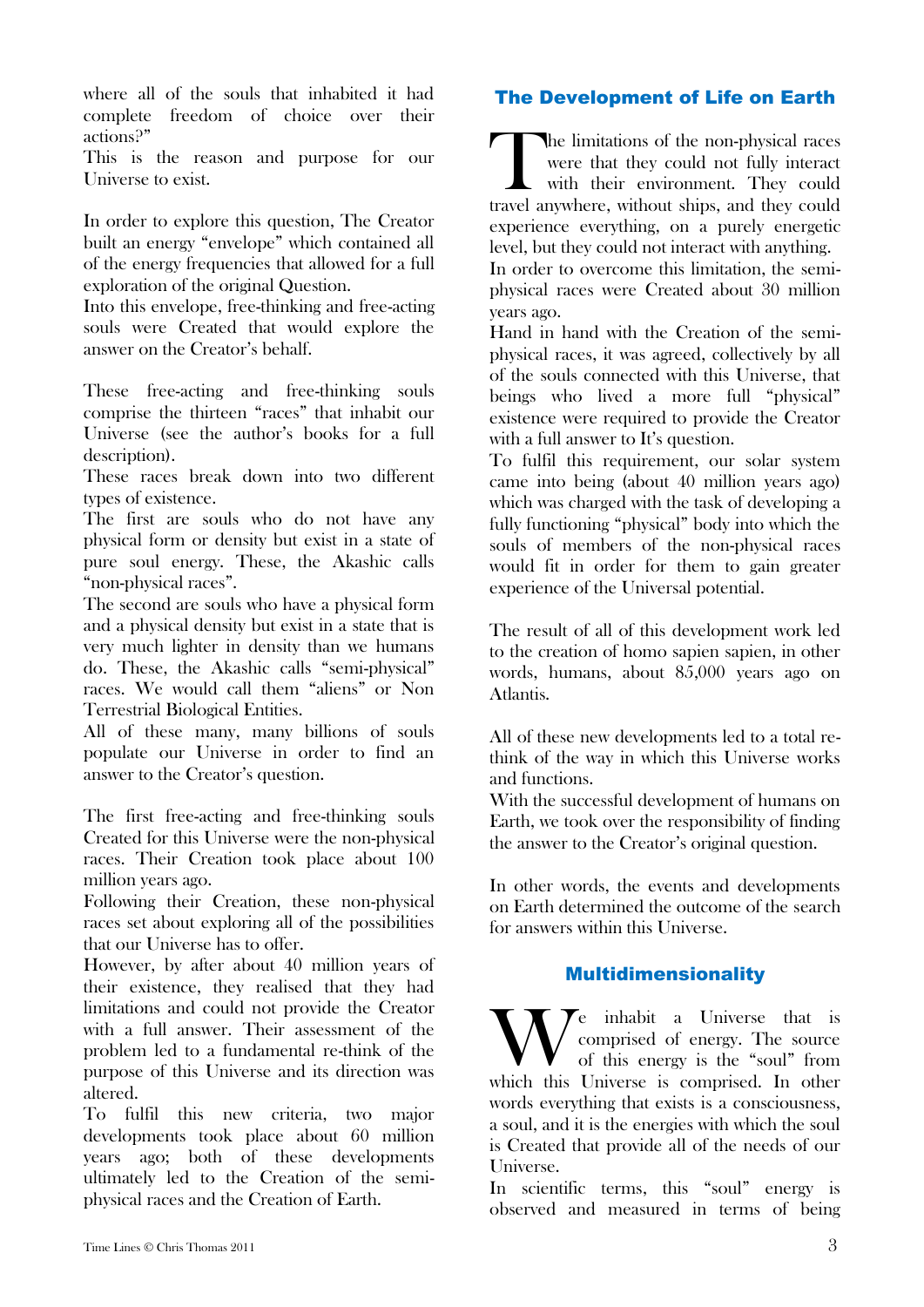electro-magnetic. Gravity does not hold this Universe together. Dark Energy and Dark Matter do not hold this Universe together. Consciousness, soul, holds this Universe together.

In order to understand this, we need to explain a little about the nature of the energies contained within "a soul".

We are used to measuring energy in terms of KW's or Joules; these are a measure of the energy potential contained within some kind of action taken. This can be the energy required to do a job or the energy produced as that job is carried out. But there is another way of measuring energy and that is in dimensions.

If you think of a radio dial, it is divided into "stations" with each station having a particular frequency. A dimension can be thought of as being similar to a radio dial in that a dimension, in energy terms, is a marker point along the whole range of energy frequencies that demarcates one group of energy frequencies from another. So a dimension is literally a measure of energy frequencies. The energies contained within a dimension are a collection of frequencies that are lower than the frequencies contained within the next, higher, dimension.

To give some idea of the immensity of the energies contained within this Universe, the Akashic records that it contains the energy potential of 39 to the power of 39 dimensions – that is the number 39 followed by thirty nine zeros. That is the amount of energy made available to us by the Creationery source.

When it comes to individual souls, the energy potential that each contains can also be measured in dimensions. As far as humans are concerned, our souls contain something in the region of 50 dimensions within the total soul. This total energy potential is divided between the Higher Self, the higher, non-physical aspects of the soul, and the Physical Self, the amount of soul contained within the physical body.

The author is a psychic surgeon who has the ability to "read" energy frequencies, whether those energies are within the body or in the world around us. Over the thirty years that the author has been working in this way, he has consistently found that everybody contains roughly the amount of energy and dimensions.

As stated above, the whole soul contains about 50 dimensions. However, the soul is divided between the higher self and the physical self. This division is along the lines of 75 per cent of the total soul is contained within the higher self and 25 per cent within the physical self. In other words, three quarters in the higher self and one quarter in the physical self, with the physical self containing roughly 12 dimensions.

Although we usually divide the soul into these percentages, it can also be further divided.

In order to live a human lifetime, the minimum "quantity" of the soul needed can be as little as 10 per cent (one tenth).

For the past seven thousand years, we on Earth, have been exploring life on Earth as part of an investigation known as "The Human Plan" (see the author's books for full details of this plan).

Essentially, The Human Plan came about because we had difficulties living the kind of life that we should have been living on Earth.

At the time of Atlantis, we had the whole of the soul within the physical body. However, we began to lose our ability to maintain this whole soul/body state and we realised that the problem was to do with the Earth's base note energy frequency being too low to maintain the whole of the soul within a human physical body.

7,000 years ago, we formulated The Human Plan in order to discover what the Earth's base note energy frequency needed to be raised to in order for us to reintegrate the whole of the soul back into the human body. In other words, instead of having only between 10 per cent and 25 per cent of the total soul in the body, the body would be able to contain and maintain 100 per cent of the soul.

In order to investigate what the Earth's base note frequency needed to be raised to, we decided to live a series of lifetimes (reincarnation) experiencing everything that it was possible to experience whilst we lived within a physical body on Earth.

In order to maximise our abilities to experience, some people decided to further divide the soul in order that two, or more physical lifetimes could be lived at the same time.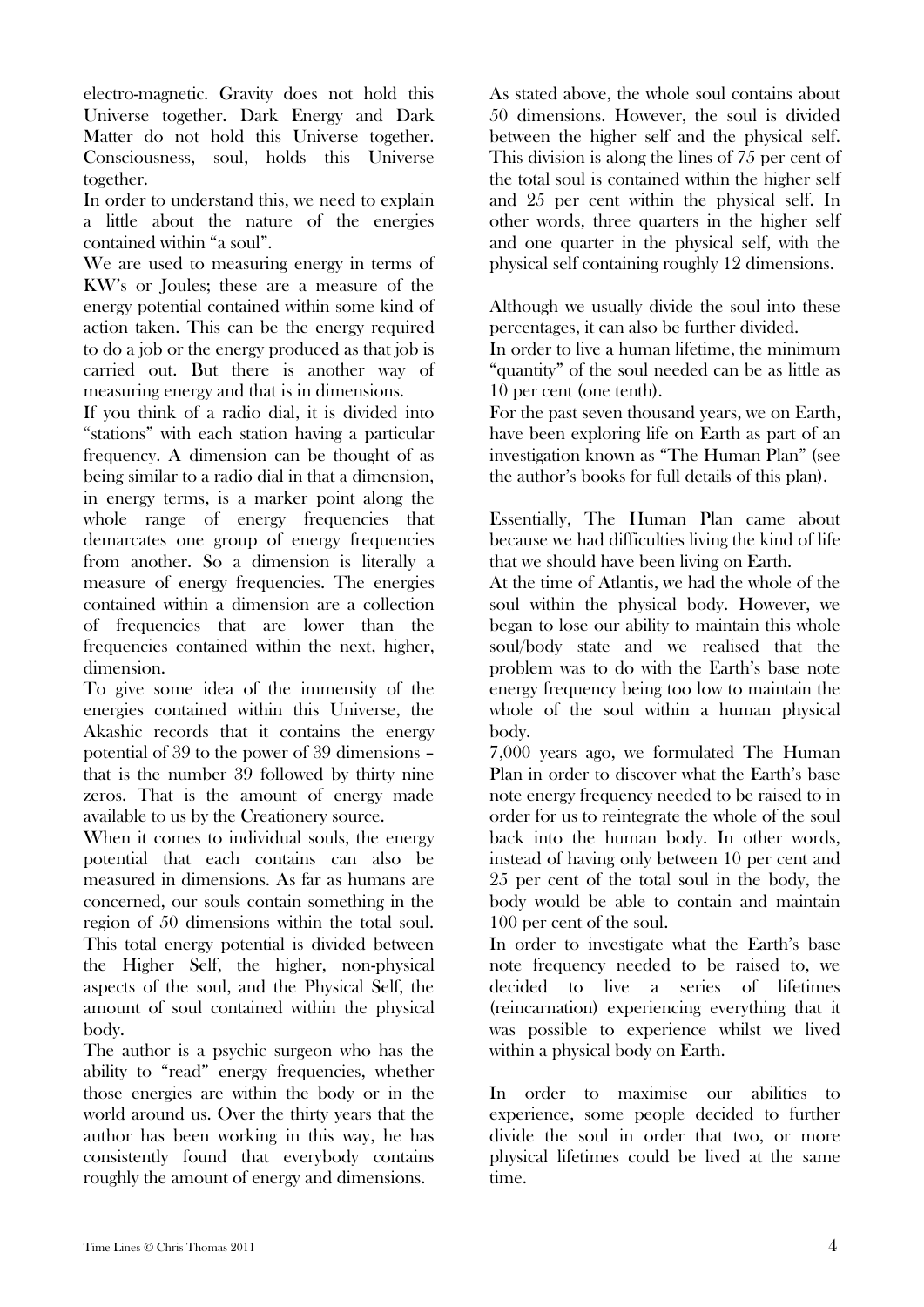The Akashic records that this further subdivision of the soul is called multidimensionality.

The way in which it worked was this:

In order to live a human lifetime, the physical body only needed to contain a minimum of 10 per cent of the total soul. This meant that the higher self could further divide itself into human lifetime-sized "pieces". In theory, the higher self could divide itself into ten separate lives all being lived at the same time. This total division of the higher self did not occur in practice but many souls divided themselves into living three separate but concurrent lifetimes.

By dividing the soul in this way, it was hoped that we could experience life on Earth in such a way as to bring The Human Plan to an early conclusion.

There were many complicating factors involved with human life on Earth and so we did not manage to complete The Human Plan as quickly as hoped. The reasons for these complications are outside the scope of this essay and are covered by the author's books on the subject.

However, The Human Plan is now coming to its completion. When we embarked on The Human Plan, we, and the Earth agreed on a 7,000 year time-span and this time-span reaches its end date at the end of 2011/2012.

As we arrive at our point of completion, we are poised to reintegrate the whole of the soul back into the body and remain on Earth. In other words, we are completing this process of human development on the Earth Herself; we do not need to leave the planet as numerous channelled messages insist (see below). What would be the point of spending the last 7,000 years learning how to live on Earth as a true "Human Being" but then have to leave the planet in order to complete the process? If this were true there would not have been any point in beginning The Human Plan at all.

As we have arrived at these "final times", the soul has no need to be further divided and so the higher self has chosen a body into which it will fully merge.

This process involves the removal of the multidimensional aspects from the body that has been built by the higher self and the percentage aspect of the soul that inhabited that body remerges with the higher self. This means that the body that that aspect of the higher self built for itself has to die.

This drawing together of the soul's multidimensional aspects is accounting for a high percentage of deaths that are currently occurring.

In "official" terms, we have a growing global population but this is not true. The official population web site shows a counter which rises by the count of one, approximately every second, reflecting an assumed birth rate. What these official counters do not show is the death rate. In other words, no matter how many people die, globally, their deaths are not counted in the official figures.

According to the Akashic, our population peaked at 7,376,000,000 (7.4 billion) in 1996 and is currently, mid 2011, down to about 3,800,000,000 (3.8 billion) – the official figures show that we are currently heading towards the 7 billion mark.

The figures in the Akashic are made up of both multi-dimensional deaths as well the deaths of those who have decided, for whatever reason, not to take part in the process of soul reintegration.

## Human Soul-Origins

There have been three distinct stages to the development of free-moving life within our Universe.

The non-physical races were Created about 100 million years ago, our solar system came into being about 40 million years ago and the semiphysical races were Created about 30 million years ago.

#### There are no differences between these souls, all are Created equal.

In order for human life to develop on Earth, the souls who came here to take part in the experiment of physical life are primarily those of the non-physical races. In other words, 99.9 per cent of the souls who inhabit human bodies were the first souls Created to inhabit this Universe but, because of their limitations in their ability to experience, they chose to come to Earth and take on physical bodies.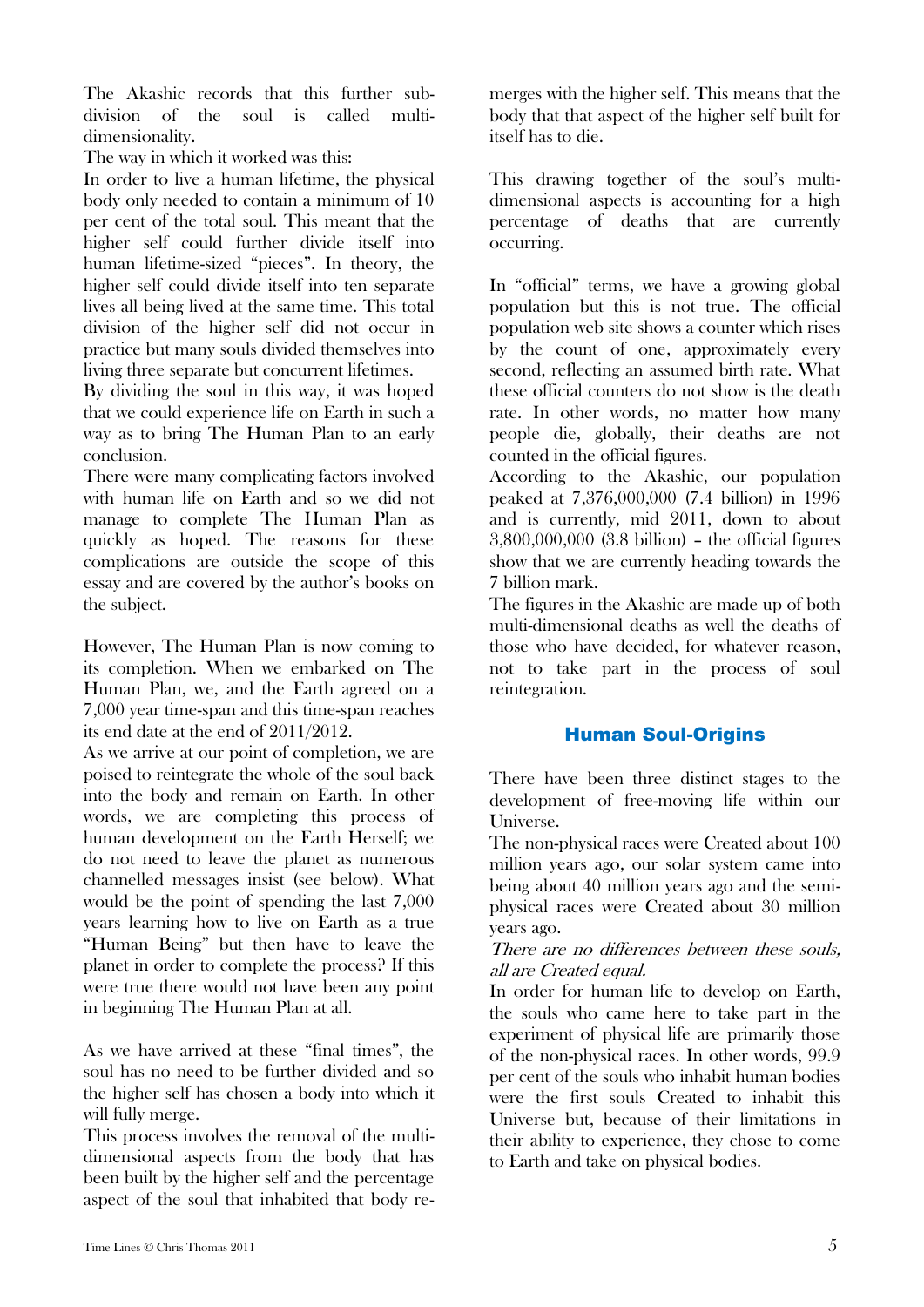The other 0.001 per cent of the human population are souls made up from the semiphysical races.

Note: both soul origins are equally valid and of equal importance. As human beings, those same equalities apply – no one is greater or lesser than another; just different.

#### To summarise:

All life within this Universe was Created to find an answer to the Creator's question of "What if...?"

Each stage of Creation and development led on to the next stage until we arrive at the Earth and the life that She supports.

The potential and possibilities that life at the physical energy patterns that we exist at were seen as a means by which *all* of the questions implicit within the Creator's "What if..?" could be answered and so life on Earth became crucial to the existence of the Universe.

By developing, and working through, The Human Plan we have answered virtually all of the Creator's questions. However, one question remains: Is Human life possible?

By Human life, the Akashic means the existence of a fully physical being that is capable of containing the whole of the soul. We achieved this goal on Atlantis but then lost it.

Since then, the Earth has considered us to be "sub-human". As we approach the end of 2011/2012, it looks as though we will achieve full Human status again.

Once we have completed our process of soul reintegration, the Universe will take on a new lease of life and all things become possible.

There is, now, no possibility of failing to complete The Human Plan, it is only a question of how many will achieve soul reintegration.

## The Universal Time-line

O return to our theme of time-lines. When we encounter a problem, and what is needed to solve that problem, what we end up with is a series of steps, taken in sequence which will, hopefully, lead to a successful conclusion.  $\begin{array}{c} \hline \ \hline \ \hline \ \hline \ \hline \ \hline \end{array}$ 

But, in order for this problem to be solved, each step must follow on from another in a sequence of steps and a time-line is created.

In other words, each step of our problem solving follows on from the previous step in a sequence that provides us with the answer to the problem.

This sequence of steps follows a time-line to its conclusion. Only one time-line is generated.

If we return to the quantum physicists' concept of multiple universes and multiple time-lines, we can begin to see that this concept cannot answer our basic questions.

Solving a problem is achieved by living through, or experiencing, what has gone before. By taking each step necessary, we add to our sum of knowledge and can arrive at the solution.

If it were the case that every option we considered created a new set of problems then we would never end up with the solution but a multitude of new problems and we would rapidly deplete the resources of the Universe.

This is what the theory of multiple time-lines does – it creates an infinite number of new problems whilst never answering the original question.

Given that the purpose of our Universe is to answer the original question, then generating an infinite number of alternate universes and alternate time-lines would not help. It would also make our, human, existence meaningless and pointless.

Our, human, lives do have purpose and that purpose has only come about because of what has gone before. In other words, previous attempts at finding an answer to the Creator's question concluded that human life was necessary and was the *only* potential way of finding suitable solutions.

#### **Complications**

In recent years, we have seen an inordinate rise in channelled communications. The Akashic records that over the last 50 years 90 per cent of all of these messages have originated from, or have been influenced by, one source. This source is one of the semi-physical races.

The story behind these channelled messages is very long and complicated and has been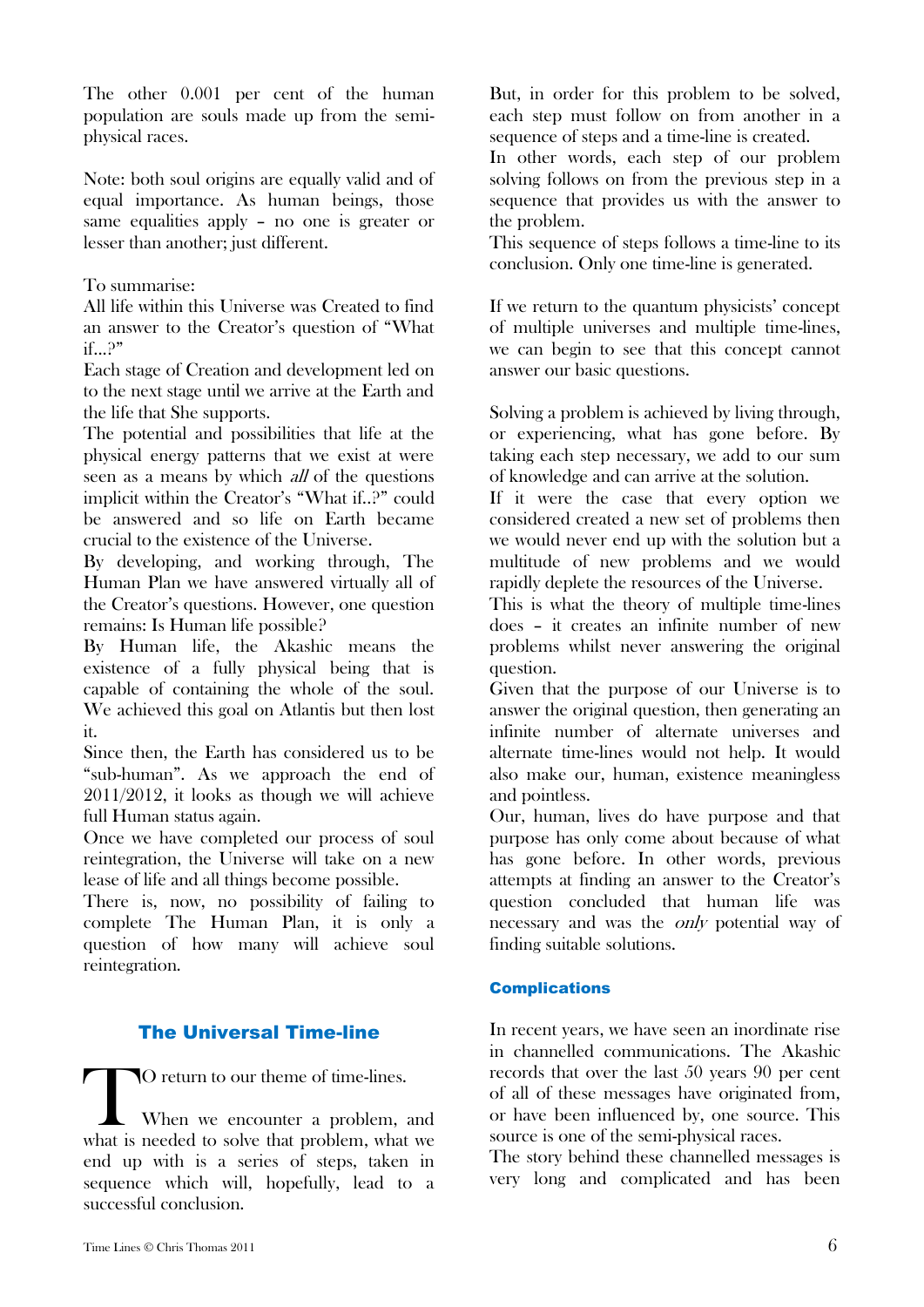covered in several of the author's books, all we have space for here is a very brief summary.

Everywhere you go throughout our Universe, you will find life. Most of the non-physical and semi-physical races have spread out throughout the Universe and live on many planets.

One of the semi-physical races is different in that it has always chosen to remain within their own galaxy of origin; that is, until comparatively recently.

The name of this race is the Velon although they rarely call themselves by that name. On Earth, we generally do not call ourselves "Earthlings" but prefer to call ourselves Australian, French or German etc. Or we might choose to call ourselves Jewish, Muslim or Zen Buddhist etc. It is the same with the Velon. They divided themselves up into six races that seem to be based on both religious and ethnic divisions. These six races are: Annunaki, Hathor, Mila, Oa, Johnaan and Jjundaa.

An event occurred, about 1,000 Earth years ago, just outside of their home galaxy, which led them to take the view that they were "god's chosen people" who should live on "god's chosen planet", namely Earth.

Ever since this point of revelation, the Velon have been attempting to convince the inhabitants of Earth that we must leave the planet in order to "ascend to a  $5<sup>th</sup>$  dimension" where we will achieve our "enlightenment".

The main method of persuasion adopted by the Velon races has been by channelled messages. To try to make their messages more believable, they have adopted a huge number of disguises and claimed, in these channelled messages, to be from various origins and formed numerous committees and organisations that function on a galactic level. These disguises include:

The Council of Nine, the Galactic Council, the Galactic Federation, The Great White Brotherhood, Ascended Masters and Ashtar Command.

They have also called themselves Ascended Sirians, Blond Nordic Humanoids, Abenaki, Alpha Draconians, Dracos, Orions, Elohim, Reptilians, Santinians, Venusians, Zetas and many, many others.

Other disguises include: Metatron, Sananda, Mary Magdalene, The Christ Consciousness,

Saint Germaine as well as many hundreds of Arch-Angels and Angels.

The whole plethora of messages purportedly received from Angels, in the past number of years, have *all* arisen from Velon sources. Except for the types of messages about finding parking spaces: these are from your higher self.

All of these channelled messages are an attempt to make us believe that we must leave the Earth if we are to stand any chance of increasing our levels of consciousness and that the Velon are here to take us off planet to an unspecified destination where we will "Ascend to a  $5<sup>th</sup>$ dimension" and where the Earth will "Ascend" with us.

As part of these deliberately misleading messages, they have also raised the concept of alternate time-lines. It is from these channelled messages that most peoples' confusion about time-lines has arisen.

As stated above, there is only one time-line that applies to this Universe there are no others.

The Velon did attempt to build an alternate time-line, in order to cause us further confusion, but this attempt was stopped by those who guard our Earth. This Velon timeline was an attempt to by-pass the 2011/2012 end date.

When questions about alternate time-lines arise, it is from these channelled sources that this disinformation has arisen.

Given the total saturation of channelled messages that the Velon have generated, there is only one safe source of information and that is from your own higher self. As we progress through our path to consciousness reintegration, we all become closer to our higher selves and finding honest answers to our questions becomes easier.

Do not be fooled by channelled messages as they will lead into the hands of the Velon and prevent you from making your own completions.

## **Conclusions**

ur Universe was Created about fourteen and a half billion years ago. It was Created in order to answer a